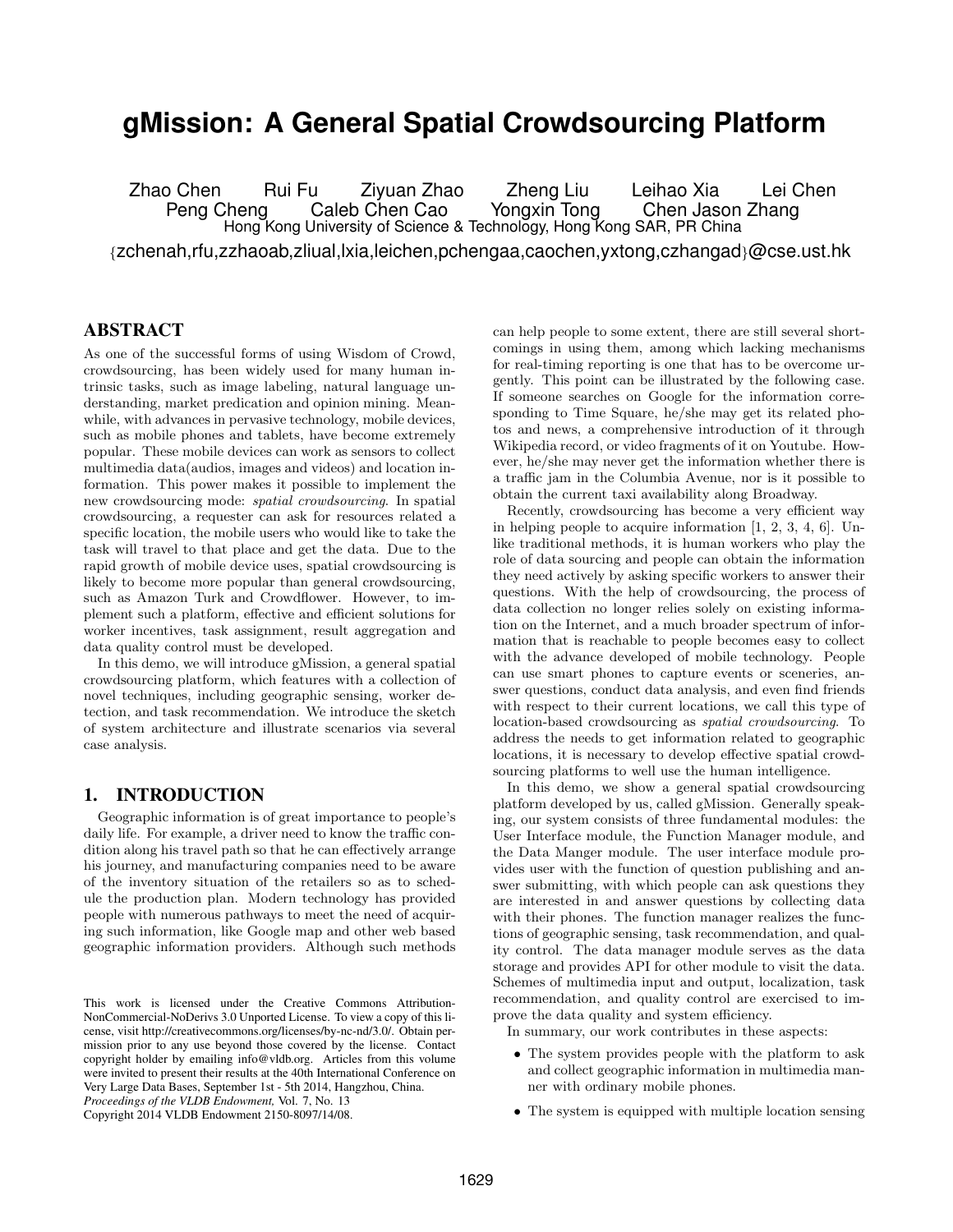

Figure 1: System Architecture of gMission

functions so that worker visualization and geographic based task recommendation are realized.

• We design a set of task recommendation schemes to facilitate the task processing of the system.

The rest of the paper is arranged as follows: Section 2 presents the system architecture and introduces the function of gMission. Section 3 demonstrates the system with two cases: the indoor scenario and the outdoor scenario. Finally, in Section 4 we conclude with our future plan.

### 2. SYSTEM ARCHITECTURE

gMission consists of four core modules: the user interface module, the location sensing module, the task recommendation module and the quality control module. The user interface runs on the terminal device and provides people with three functions, task posting, task solution and answer submission. The other three modules runs on the server side. The architecture of gMission is depicted in Figure 1. In the rest part of this section, we present the technical details of each module in gMission.

#### 2.1 User Interface

In this subsection, we will introduce the user interface module, which can provide people to ask geographic tasks and collect corresponding answers in multimedia manner. This module consists of the following three functions.

#### *2.1.1 Task Posting*

With the task posting function, people may compose their interested questions and publish them to the platform. Before composing the task content, the user can specify the location of it first. The selection work can be done through either clicking the location on map, or choosing from the location category. Therefore, each task is associated with a unique location tagging, and such information is crucial to other modules, like the task recommendation module. After the location specification, the user may further specify the content of his task in multimedia ways. Text, audio and video are all supported as inputs in gMission. In this way, tasks will be easy to interpret. Apart from the composing work, users can also set the required format of the answer and the properties of the question. In gMission, users can ask the answer to be returned in various formats, including text, image and video. The properties of a question include a valid date, the required number of answers, and the rewarding credit. With these properties specified, users can get control of the real-timing and quality of a question.

#### *2.1.2 Task Solution*

After a task is posted to gMission, the task solution function will return the corresponding solution via the interaction with crowds. Once sufficient number of answers are arrived, gMission utilizes the task recommendation and quality control modules to aggregate different answers from workers and generate the final solution to the requester.

#### *2.1.3 Answer Submission*

The answer submission function provides users with checking the current published questions and submitting their answers to them. In gMission, people get access to their interested question in two ways: one is to traverse the question list, where all the valid questions are listed; the other is to check the news feed list, where the system automatically pushes the questions to each user through the task recommendation function. After picking the interested question, people start the work of answer composing. All the answers have to be submitted within the valid time and in accord to the format requirement. When a question reaches the end of its valid time or terminated by its holder, all the submitted answers will be rated and the user whose answer is qualified will be assigned with the predefined rewarding credit.

#### 2.2 Location Sensing

gMission keeps track of the user's location through the module of location sensing. Currently, two types of localizing techniques are utilized by our system: the WiFi fingerprint localization for indoor environment and the GPS-based localization for outdoor environment. The system adopts a time triggered method to perform the localization. That is to say the user's location is periodically checked by gMission. Once the system is to report the user's location, it first checks whether WiFi fingerprint localization is available. If discernible WiFi fingerprint is detected, the indoor localizing is launch, and both the indoor location and outdoor location of the user are reported. Otherwise, the system will switch to GPS-based localization mode and only the outdoor position of the user is reported. In particular, as discussed below, the location sensing module provides a foundation for other modules, such as the task recommendation module and the quality control module.

#### 2.3 Task Recommendation

Task recommendation is one of the crucial functions in most crowd-powered systems. To achieve the properties of real-time responding and geo-sensitivity, gMission is equipped with a specially adapted task recommendation module, which consists of the following mechanisms.

Location Based Recommendation. There is a great resemblance between the process of assigning a suitable task to a potential worker and the activity to wake up a sensor in sensor network, where the major difference is that the "human sensor" is prone to move and the task is constrained with a time limit. Therefore, given a task  $t(q)$  and a promised budget  $k$ , gMission first obtains all the potential workers  $W_g = \{w_1, w_2, \ldots, w_n\}$  who are close to the targeted area  $g = (x, y, z)$ . Then gMission assigns the task  $t(g)$ to the first k workers in  $W_q$  according to the ranking below:

$$
w_i \succ w_j \quad if \quad d(w_i) \cdot |l(w_i) - g| < d(w_j) \cdot |l(w_j) - g|
$$

where  $d(w_i)$ , duration of worker  $w_i$ , measures the duration that worker  $w_i$  has spent in the neighborhood of  $g$ , which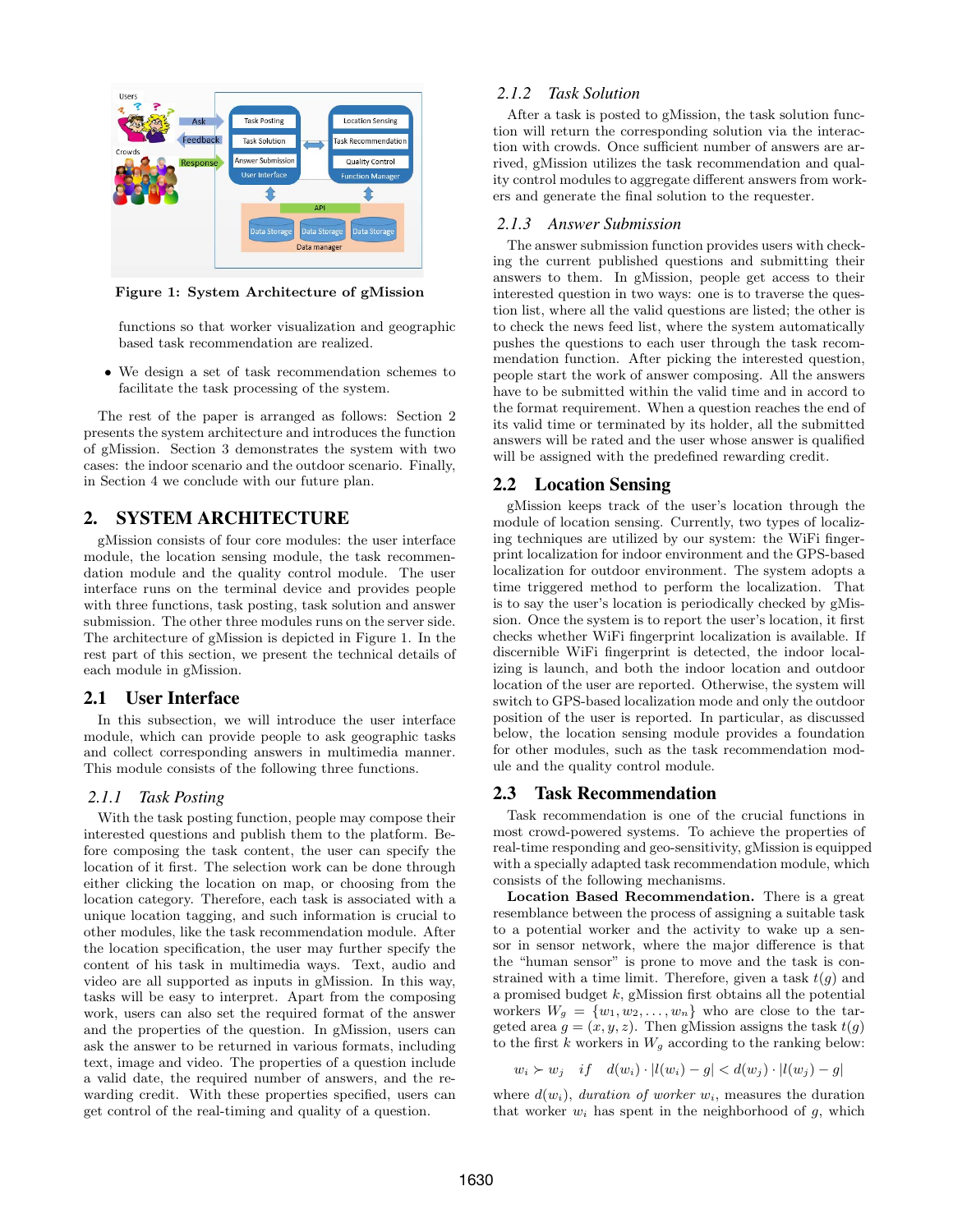

Figure 2: Task Posting Scenario

implies that he/she is much more likely to stay than  $w_i$ . Simply put, a time-weighted kNN algorithm is adapted to facilitate the location based recommendation.

Whom-to-ask Enhancement. Since users are able to register and report their location information on the gMission, and all historical task records are evaluated in the system, task recommendation may also be enhanced by incorporating the best combination of the workers. Among all  $n$  possible workers, only the best  $k$  workers, who have the highest corporate task accuracy, will receive the assigned tasks. Paper [1] and [2] are considered as a basic crowdsourcing framework to actively enroll and manage potential workers, where the probability is considered as a primary measure of quality. The addition of geographical information, however, enhances the usability of such a framework in real applications. For more details, please refer to our previous work[1].

Load Balance Enhancement. There are some hotspot locations like metro stations, shopping malls in our daily life. Lots of tasks are about these hotspots and workers are very likely to emerge from there too. This brings the worker load issue. Since each POI has a fixed location, tasks about the same POI always have the same coordinate. Then with the normal kNN mechanism mentioned above, all these tasks will be assigned to the nearest k workers. Even a worker just appears near a hot POI for a short time, his task list will insanely increase while workers who are just a little far away will get relatively quite few tasks. To make the assignments more reasonable for this kind of extreme cases, a dynamic weight of work load is introduced. The weight is calculated from the former assignments of a worker to enhance the current assignment.

#### 2.4 Quality Control

The quality control module is an important component and contribution of gMission. It consists of three strategies: the life cycle control, the location-based verification and the wise-market quality control. We will introduce the three strategies as follows.

Life Cycle Control. For each published task in gMission, the system assigns a life cycle according to the requirement of users. Once a task reaches its deadline, the system will shut it down and submission afterwards will no longer be accepted. Thus, this strategy guarantee the real-time quality of collected answers.

Location-based Verification. By means of the module of location sensing in Section 2.3, the system can track the location of crowd workers when they submitted answers. If the tracked location does not coincide with the location where the task is required, the answer will be recognized as a fake one and rejected afterwards. In this way, gMission guarantees the accuracy of the spatial information.

Wise-Market Quality Control. gMission utilizes a probabilistic model, called Wise-Market model [2], to balance the trade-off between the cost and the confidence of submitted answers. More technical details of Wise-Market model can be found in our previous work [2].

# 3. DEMONSTRATION OVERVIEW

In this section, we describe two kinds of scenarios, task posting and answer submission cases, of gMission system in detail, and explain the aims of our demonstration. Moreover, both of scenarios can support the indoor and outdoor environments. However, for brevity's sake, we illustrate the functionalities of the system in the outdoor case, the indoor case is similar. The detailed process is shown as follows.

#### 3.1 Task Posting Scenario

In this subsection, we exhibit the following four steps of task posting scenario in gMission system to the audiences.

Step 1: Interface of Task Posting. When a user login in the task posting interface, he/she can choose to ask a question outside campus or within campus (Figure 2(a)). Here, the user chose to ask a question outside the campus.

Step 2: Location Selection. After the user makes the choice, a map is presented for him/her to select the location where the user would like to publish the task, in which the amount of available human worker and their location is pointed on the map (Figure 2(b)).